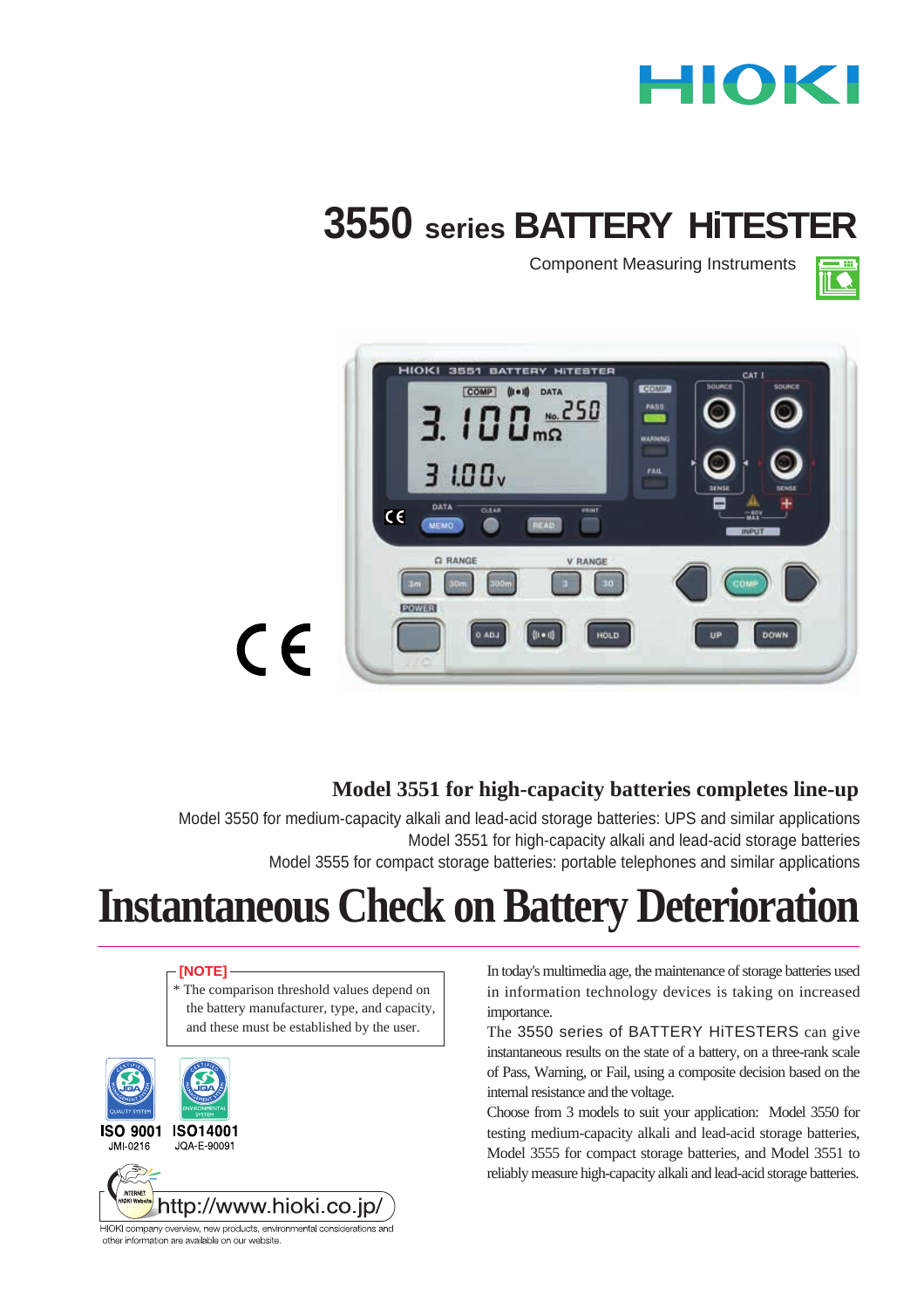## **3550, 3551 BATTERY HiTESTER**

# **Conveniently check the battery in an Uninterruptible Power Supply (UPS) without shutting down**

With repeated charging and discharging of a storage battery over a long interval, the battery performance gradually deteriorates, and the internal resistance increases until charging is no longer possible. Faults may also be caused by internal short-circuits, reducing the battery voltage, making the battery over-heat, or in the case of a short-circuit caused by corrosion, possibly even leading to a fire.

The 3550/3551 BATTERY HiTESTER takes onthe-spot measurements of the internal resistance and voltage of alkali and lead-acid batteries, principally for UPS and similar applications. It then determines the state of the battery immediately, without needing to shut off the battery.



3550 BATTERY HiTESTER

## **Model 3551: support for highcapacity batteries\***

### **Simultaneous measurement of resistance, voltage, and temperature\***

### **Three-rank rating of battery state: Pass, Warning, or Fail**

### **[NOTE]**

\* The comparison threshold values depend on the battery manufacturer, type, and capacity, and these must be established by the user.

| <b>Safely measure</b> |  |
|-----------------------|--|
| without shutting      |  |
| down the battery      |  |

## **Memory function and printed output**

| The Pass/Warning/Fail assessment of a battery's state is based on a six-way combination of comparisons*  |                        |                                             |          |                          |  |
|----------------------------------------------------------------------------------------------------------|------------------------|---------------------------------------------|----------|--------------------------|--|
| against upper and lower resistance limits and a voltage threshold. This result is then indicated by LEDs |                        |                                             |          |                          |  |
| and a beeper.                                                                                            |                        |                                             |          |                          |  |
|                                                                                                          |                        | Lower resistance limit $\blacktriangledown$ |          | ▼ Upper resistance limit |  |
|                                                                                                          | Resistancel<br>Voltage | Low                                         | In range | High                     |  |

The operational life of a battery varies greatly, depending on the pattern of use (frequency of power failures, continuous operating time, and so forth) and also on the environmental conditions. It is therefore necessary to measure the internal resistance and voltage of the battery, and also the temperature of the

\*The term "high-capacity battery" is used here to mean one with a capacity of at least 500 Ah, and

Generally speaking, the higher the capacity of a battery, the lower the internal resistance, and in the case of high-capacity batteries the check decision requires accurate measurement of an extremely small internal resistance of a few tens or hundreds of microohms. The 3551 has a resolution of 1µΩ, an order of magnitude finer than the 3550, and with the special-purpose 9465 PIN TYPE LEADS, provides decisions

Temperature measurement with the 3551 requires the optional 9460 CLIP TYPE LEADS WITH

battery or of the environment, in order to assess the state of the battery.

TEMPERATURE SENSOR.

▼

internal resistance not exceeding 0.5µΩ.

for high-capacity batteries.

an

Voltage threshold value

| High                                               | Pass (green) | Warning (amber) | Fail (red) |  |  |
|----------------------------------------------------|--------------|-----------------|------------|--|--|
| The LED indicator colors are shown in parentheses. |              |                 |            |  |  |

For a UPS in a hospital or computing facility, where a break in the supply cannot be tolerated, battery

Low | Warning (amber) | Warning (amber) | Fail (red)

maintenance must be carried out with the battery live. Models 3550 and 3551 are designed to be able to take measurements even while the battery is being charged.

\* The tester includes circuitry to attenuate noise at frequencies other than the measurement frequency (1 kHz). If, however, noise is present at close to the measurement frequency, a stable reading may not be obtained.

A UPS consists of a number of cells connected either in series or parallel, and data for each of these cells must be obtained rapidly, and recorded. The BATTERY HiTESTERs have a built-in internal memory function which retains the measurement values and the decision result: Model 3550 holds 260 sets of data, and Model 3551 holds 250 sets. These can be recalled on the tester itself, or can be printed together with statistics, using the optional 9203 DIGITAL PRINTER.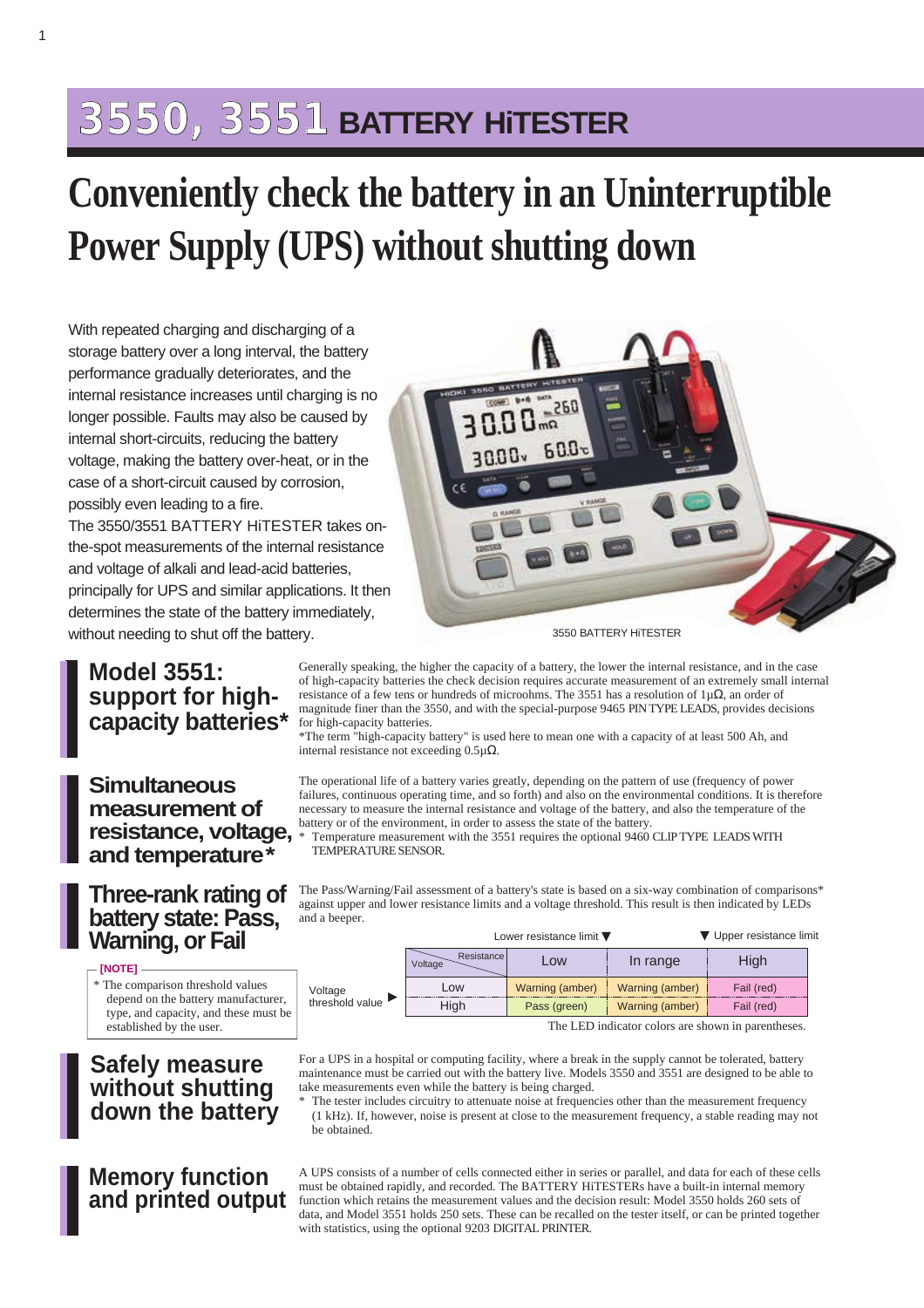### **3550, 3551 BATTERY HiTESTER**



3551 BATTERY HiTESTER

## **The increasing importance of battery testing**

With the advancing information age, UPS applications will become important over a wide range of locations, from office buildings to hospitals and research institutions. Accordingly, battery maintenance is a field that can be expected to grow in importance. Also, in the development of practical electrically powered vehicles, the environment for lead-acid storage batteries is changing rapidly, and these changes indicate a great opportunity for Models 3550 and 3551 BATTERY HiTESTERS.

## **What about conventional maintenance methods?**

The traditional technique for checking the state of a backup battery is based on a measurement of the specific gravity of the electrolyte. But as sealed batteries have become the norm, this is no longer possible. The 3550 and 3551 take measurements from the battery terminals, and can therefore function with completely sealed batteries.

## **Relationship between charging time and charge capacity or internal resistance**

The operational life of a battery depends on the frequency of use (number of charge/discharge cycles). The graph on the right illustrates the relationship between the time required for charging the battery and the charge capacity and internal resistance, and shows that as the charging time increases, the charge capacity decreases, while the internal resistance rises.

There are various methods for determining whether a battery has reached the end of its operational life, but the method based on measuring the internal resistance and voltage is fast and reliable.





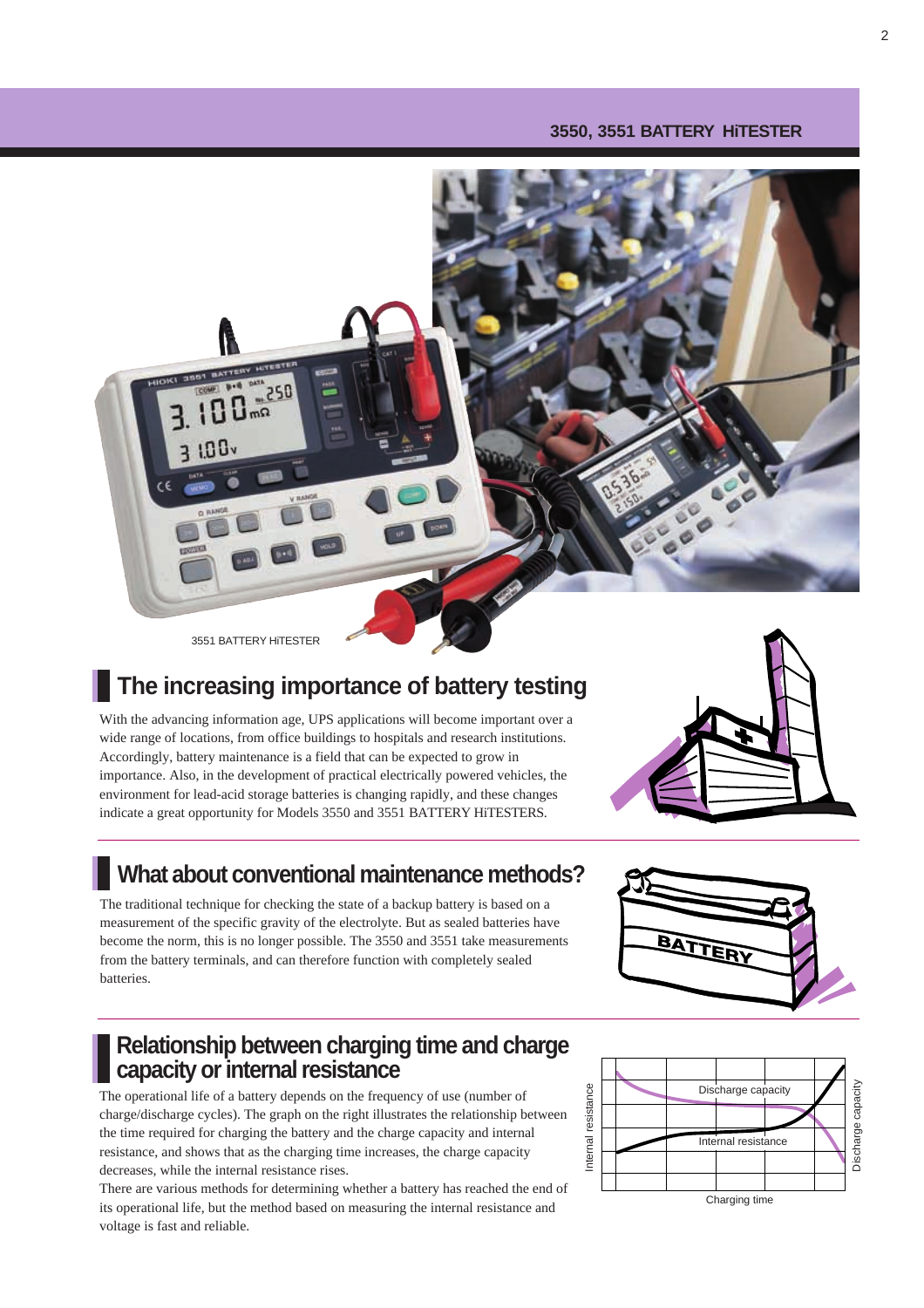## **3555 BATTERY HiTESTER**

# **On-the-spot testing of compact storage batteries used in mobile phones and similar handheld devices**

With improvements in battery technology, the range of applications in portable devices is growing rapidly: not only mobile phones, but also video cameras, laptop computers, and other electronic devices. But the performance of these devices depends on the lifetime and performance of the batteries. Because of the wide variation in battery lifetime depending on the charging frequency and pattern of use, battery maintenance tools are indispensable.

The 3555 BATTERY HiTESTER provides a simple, on-the-spot assessment of the state of compact storage batteries, including nicad (Ni-Cd) and nickel metal hydride (Ni-MH) batteries.



3555 BATTERY HiTESTER

### Model 3555 uses the same AC four-terminal method\* as that used on Models 3550 and 3551 for testing lead-acid batteries to measure the internal resistance, and simultaneously measures the battery voltage, to give an immediate Pass/Warning/Fail result.

\* The AC four-terminal method supplies an AC current from the source terminals to the battery being tested and measures the voltage drop with the sense terminals. This cancels out the contact resistance and lead resistance, and provides accurate measurement of low resistances. See also the enlarged illustration of the tip of the 9461 Pin-Type Leads.

The Pass/Warning/Fail assessment of a battery's state is based on a six-way combination of comparisons against upper and lower resistance limits and a voltage threshold.\* This result is then indicated by LEDs and a beeper.

\* The comparison threshold values depend on the battery manufacturer, type, and capacity, and these must be established by the user.

**Simple operation** Once the appropriate comparison values for the battery being tested have been entered or recalled from memory, measurement is as simple as touching the pin-type probes to the battery terminals. Since the tester is battery-operated, it can also be used anywhere.

## **Battery diagnosis**

Once a compact storage battery, typically one used in a mobile phone, exceeds the manufacturer's guaranteed limit on charge-discharge cycles, its charging capacity gradually deteriorates, and the operating time on a single charge may become extremely short. A simple test is therefore required to determine whether an apparently faulty device simply has a failing battery. In cases such as these, the 3555 BATTERY HiTESTER gives exactly the guidance needed to determine whether or not to replace the battery.



## **Simultaneously measure resistance and voltage**

**Three-rank rating of battery state: Pass, Warning, or Fail**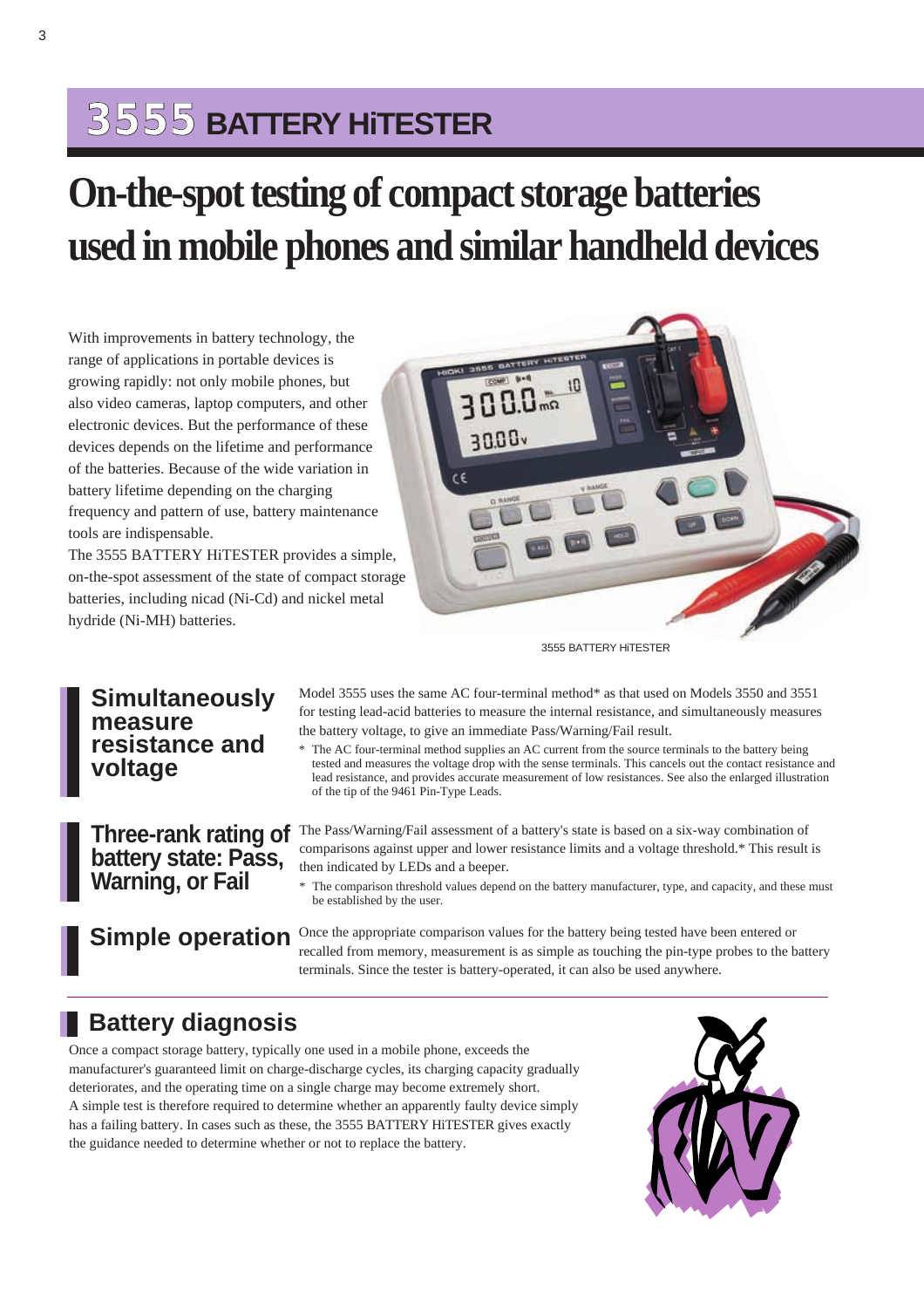### **3550, 3551 BATTERY HiTESTER**





## **Comparison of models in the 3550 series**

|                                        | 3550                                                                                                                                                                                  | 3551                                                                        | 3555                                                                 |  |
|----------------------------------------|---------------------------------------------------------------------------------------------------------------------------------------------------------------------------------------|-----------------------------------------------------------------------------|----------------------------------------------------------------------|--|
| <b>Maximum resolution</b>              | 10 $\mu\Omega$ (30 m $\Omega$ /300 m $\Omega$ /3 $\Omega$ ranges)                                                                                                                     | 1 $\mu\Omega$ (3 m $\Omega$ /30 m $\Omega$ /300 m $\Omega$ ranges)          | 100 $\mu\Omega$ (3 m $\Omega$ /30 m $\Omega$ /300 m $\Omega$ ranges) |  |
| <b>Battery types tested</b>            | Medium-capacity alkali and lead-acid                                                                                                                                                  | High-capacity alkali and lead-acid                                          | Compact storage batteries                                            |  |
| Test leads supplied as<br>standard     | 9465 PIN TYPE LEADS<br>9460 CLIP TYPE LEADS WITH<br>Can be fitted with 9466 REMOTE CONTROL SWITCH<br><b>TEMPERATURE SENSOR</b><br>for memory capture without letting go of the leads. |                                                                             | 9461 PIN TYPE LEADS                                                  |  |
| Temperature<br>measurement             | -10 °C to 60 °C (resolution 0.1 °C)<br>14°F to 140°F (resolution 0.18°F)                                                                                                              | (Measurement possible with 9460 CLIP TYPE<br>LEADS WITH TEMPERATURE SENSOR) |                                                                      |  |
| Comparator values /<br>memory capacity | 10 sets / 260 sets of data<br>(latest values retained)                                                                                                                                | 99 sets / 250 sets of data<br>(arbitrary values can be overwritten)         | 10 sets $/$ —                                                        |  |
| <b>Printed output</b>                  | Measurement values and decision results<br>from memory                                                                                                                                | Measurement values and decision results<br>from memory                      |                                                                      |  |
| <b>Moving average</b><br>function      | For stabilizing fluctuating readings                                                                                                                                                  | For stabilizing fluctuating readings                                        |                                                                      |  |
| Power supply                           | Battery only                                                                                                                                                                          | Battery or AC adapter                                                       | Battery only                                                         |  |

**Probes** \* Lengths are approximate, and are cable lengths only, excluding the probes.



**9460 CLIP TYPE LEADS WITH TEMPERATURE SENSOR** (Cable length: connector to fork 1.7 m, fork to probes 25 cm; maximum clip diameter 15 mm)



**9465 PIN TYPE LEADS and 9466 REMOTE CONTROL SWITCH**  (Cable length: connector to fork 1.7 m, fork to probes 10 cm; coiled expanding section maximum 55 cm)

**9461 PIN TYPE LEADS** (Cable length: connector to fork 40 cm, fork to probes 25 cm)



**9770 PIN TYPE LEADS** (Cable length: connector to fork 40 cm, fork to probes 25 cm)



For 3555

**9771 PIN TYPE LEADS** (Cable length: connector to fork 40 cm, fork to probes 25 cm)



Temper sensor Voltage sense sense -<br>terminal Current source



For 3550, 3551 For 3555 For 3555



**9453 FOUR TERMINAL LEADS** Cable length : connector to fork 80 cm, fork to probes approx. 30 cm

**9467 LARGE CLIP TYPE LEADS**  (Cable length: connector to fork 85 cm, fork to probes 25 cm; maximum clip diameter 29 mm)

\* Only the 9460 can carry out temperature measurement.

**9452 CLIP TYPE LEADS** Cable length : connector to fork 80 cm, fork to probes 20 cm

For 3555

**9287-10 CLIP TYPE LEADS**  (Cable length: connector to fork 90 cm, fork to probes 10 cm)

**9454 ZERO ADJUSTMENT BOARD** For zero-adjustment when 9461 or 9465 is used.

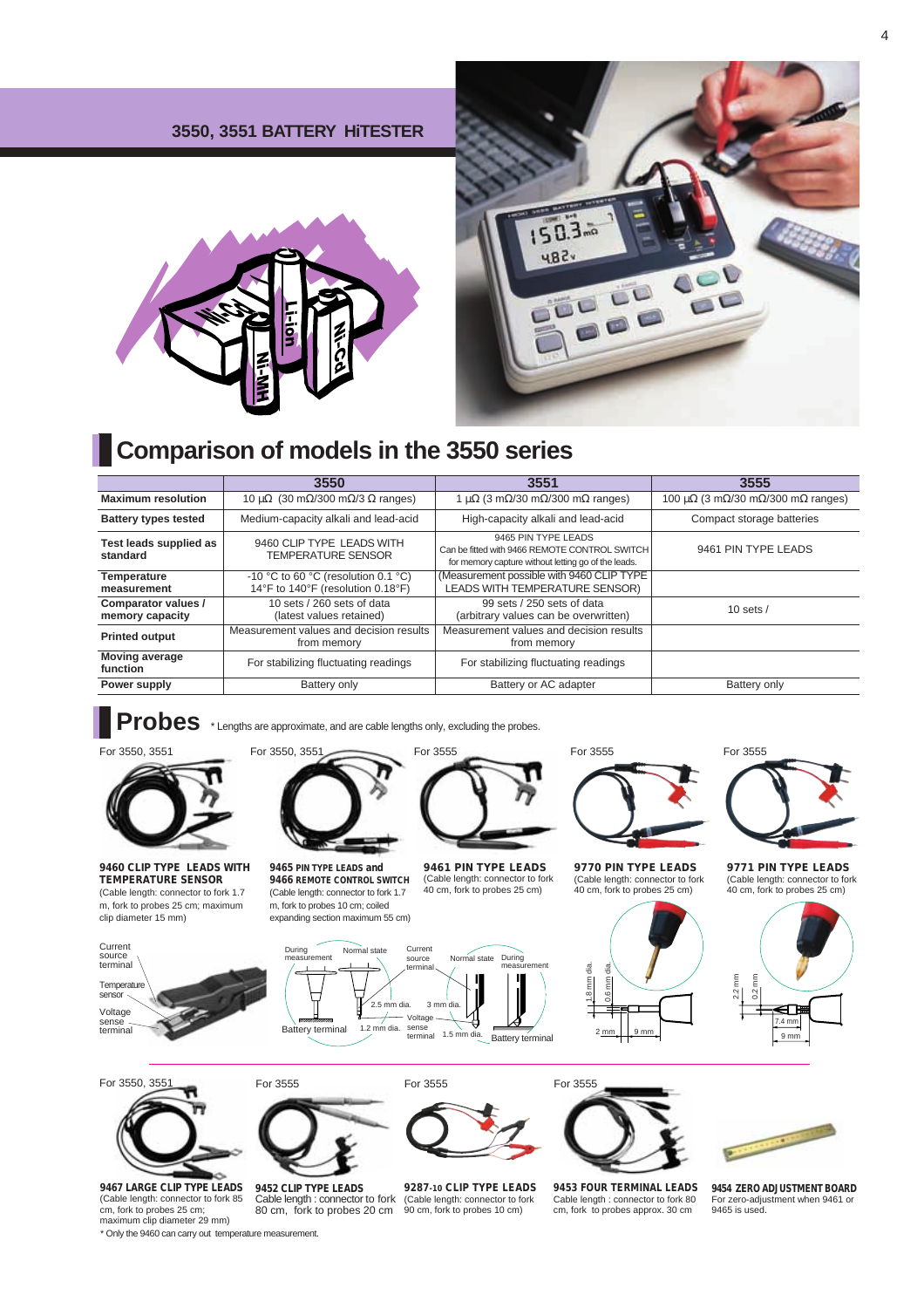## **3550, 3551 BATTERY HiTESTER and9203 DIGITAL PRINTER**

## **Print out field data back at the office**

In addition to basic data and decision result printing, this printer can also produce statistics on the data, including maximum, minimum, mean, and standard deviation values, as well as histograms. Take advantage of this versatile tool for desk analysis and trend-spotting from data gathered in the field.



- Data memory function and printout function allow a single technician to perform efficiently a job which formerly required two individuals.
- Standard deviations, histograms, and other statistical results are computed automatically and printed.
- Data handling capacity: 99,999 values (maximum 5000 values for histogram and graph printing; maximum memory capacity of 3550 is 260 sets of data, and capacity of 3551 is 250 sets)
- Separate statistics, histograms, and graphs can be printed for each of the resistance, voltage, and temperature values held in memory.
- Graphical printing functions make trends in data clear at a glance.
- Thermal print head produces high speed output.

## **Examples of printing**

| SIARI<br>[N]<br>1<br>234567                        | Ω<br>12.77m<br>11.68m<br>8.47m<br>8.22m<br>9.17m                              | 96–<br>$4 - 17$<br>V<br>13.55<br>13.94<br>13.24<br>12.88<br>9.72                                      | 18:29:51<br>$\degree$ C<br>23.7<br>23.2<br>23.6<br>2٦ | <b>COMP</b><br>Fail<br>Warn<br>Pass  |
|----------------------------------------------------|-------------------------------------------------------------------------------|-------------------------------------------------------------------------------------------------------|-------------------------------------------------------|--------------------------------------|
| 258<br>259<br>260<br>END                           | 9.01 <sub>m</sub><br>8.38<br>10.87m<br>8.45m<br>9.36m                         | 13.23<br>13.89<br>13.80<br>13.43<br>13.21<br>$96 - 4 - 17$                                            | 23.9<br>23.2<br>23.7<br>23.9<br>23.4<br>18:32:18      | Pass<br>Warn<br>Warn<br>Pass<br>Pass |
| N<br>AVE<br>MIN<br>MAX<br>ơn<br>ơn−1<br>Cp.<br>CpK | STATISTICS(Ω)<br>Ξ<br>$=$<br>$=$<br>$=$<br>$\equiv$<br>$=$<br>$=$<br>$\equiv$ | 260<br>$9.522$ m $\Omega$<br>8.00mΩ<br>13.62mΩ<br>1.359m $\Omega$<br>1.362m $\Omega$<br>0.00<br>0. 00 | (*<br>252)<br>103)                                    | 260)                                 |





### ■ **Histogram**

In the automatic mode, the minimum and maximum valid values are found, and their mean is taken as the center value. Then the optimum scaling is found to classify values into five ranks above and five ranks below this center value.

### ■ **Graph**

The minimum and maximum valid values are taken as the full-scale values, then the values are plotted in chronological sequence. This shows trends over time in the measured values.

### ■ **Statistics**

The following values are printed: total number of data values, number of valid data values, maximum, minimum, and maximum values and their measurement numbers, standard deviation, process capability index\*, and bias.

The process capability index is a numerical value representing degree to which a process reaches quality control targets.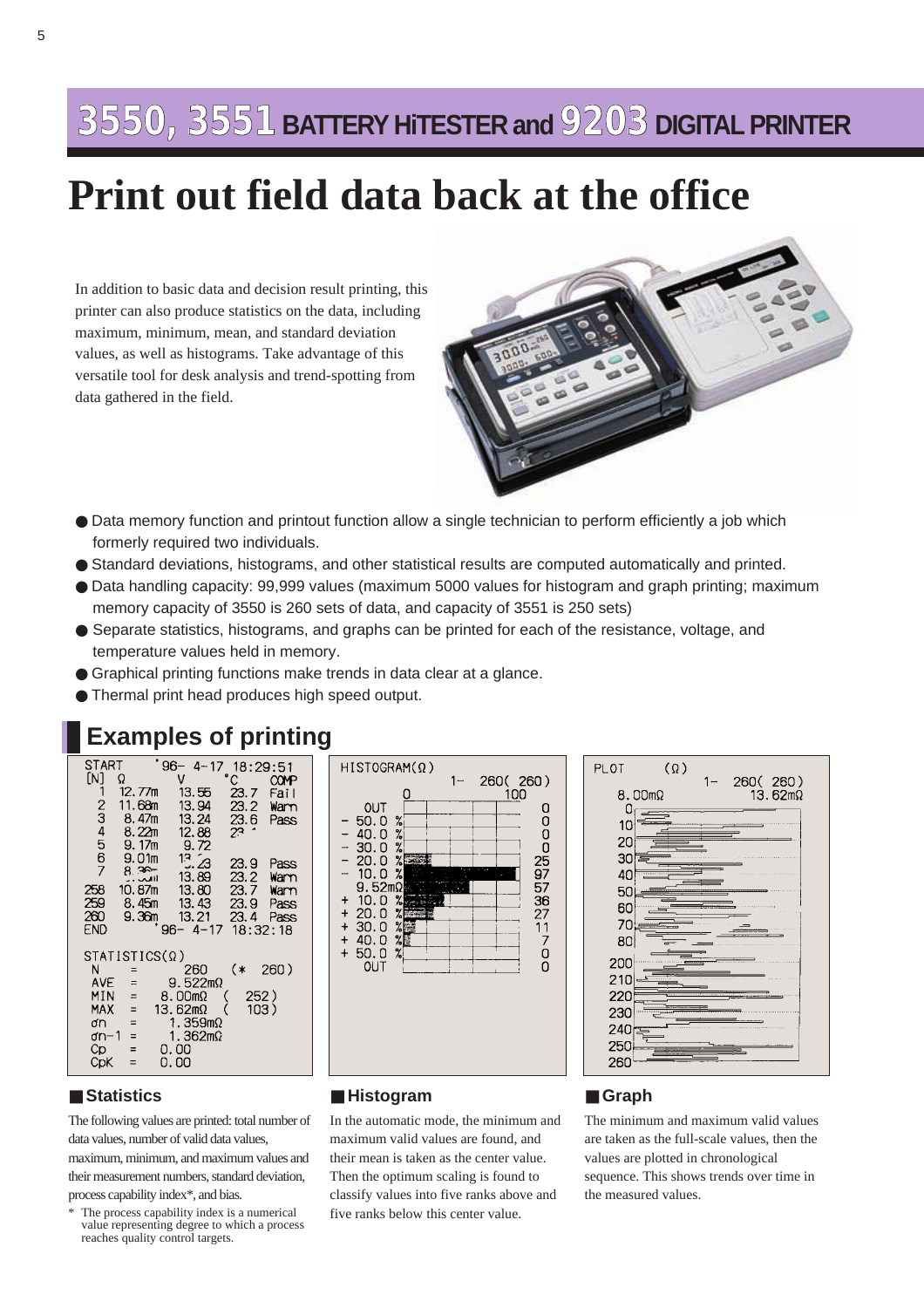### **3550, 3551 BATTERY HiTESTER & 9203 DIGITAL PRINTER**



### ■ **9203 DIGITAL PRINTER specifications**

**[General] Printer** : Thermal line printer **Lifetime** : At least 2 million lines **Recording** : 9233 RECORDING PAPER, 58 mm × 10 m **paper** (approx. equivalent 3000 lines) **Clock** : Prints either real time or elapsed time **Withstand** : Casing - power supply 1.5 kV A **voltage** (current sensitivity 20 mA) **Insulation** : Casing - power supply at least 100 MΩ **resistance**

**The 9203 DIGITAL PRINTER can also be used with other HIOKI instruments; the following restrictions apply when it is used with the 3550/3551.**

6

- \*1 These settings are ignored.
- \*2 Computed values, histograms, and graphs are printed for each of the three measurements of resistance, voltage, and temperature.
- \*3 The process productivity index is not computed for the voltage and temperature measurement values.

\*4 Histograms for the voltage and temperature measurements are always created in auto mode.

| <b>Operating temperature</b><br>and humidity | : 0 to 40 °C (73.4°F±9°F), 80% rh<br>or less (no condensation)                                                                       |  |  |
|----------------------------------------------|--------------------------------------------------------------------------------------------------------------------------------------|--|--|
| <b>Maximum rated power</b><br>consumption    | : 30 VA                                                                                                                              |  |  |
| <b>Power supply</b>                          | $: 100$ to 240 V AC                                                                                                                  |  |  |
| <b>Dimensions and mass</b>                   | $(\pm 10\%, 250 \text{ V} \text{ max.})$ , 50/60 Hz<br>: Approximately                                                               |  |  |
|                                              | $215(8.5")$ W × 160(6.3")H × 54(2.1")D mm; 1 kg(33.8 oz)<br><b>Supplied</b> : One power cord, 3-pin to 2-pin power adapter, one roll |  |  |
|                                              | 9233 RECORDING PAPER, one spare fuse (T4A/250V)                                                                                      |  |  |
| FE-standal in mittarities it tannalmatel     |                                                                                                                                      |  |  |

| [Printing data]<br><b>Maximum number</b><br>of printed values<br>Printing data <sup>1</sup><br>selection<br><b>Decision result</b><br>printing<br>Printing interval "<br>Cancel function " | : 1 to $99.999$<br>: ALL, IN, $HL$ ,<br>VAL (valid values only), OFF<br>: Hi, In, Lo, Pass, Warn, Fail,<br>OF, NG<br>: MANU/AUTO<br>MANU setting: printing when PRINT key pressed<br>AUTO setting: 1/2/5/10/15/20/30 seconds,<br>$1/2/5/10/15/20/30$ minutes, 1 hour<br>: Most recent data can be deleted<br>(up to 5000 values)                                                                                                       | [External input/output terminals]<br>Input<br>: PRINT/STOP<br>Output<br><b>Interface</b><br>: Centronics                                                                                                       | : TRIG/ERROR (open collector)<br>9203: 36-pin (D-sub)<br>3550/3551: 20-pin half-pitch (D-sub)<br>* using 9425 CONNECTION CORD                                                                                                                                                                                                                                                                                                                              |
|--------------------------------------------------------------------------------------------------------------------------------------------------------------------------------------------|----------------------------------------------------------------------------------------------------------------------------------------------------------------------------------------------------------------------------------------------------------------------------------------------------------------------------------------------------------------------------------------------------------------------------------------|----------------------------------------------------------------------------------------------------------------------------------------------------------------------------------------------------------------|------------------------------------------------------------------------------------------------------------------------------------------------------------------------------------------------------------------------------------------------------------------------------------------------------------------------------------------------------------------------------------------------------------------------------------------------------------|
| [Statistics functions] **<br>Data handling capacity: 99,999 values<br><b>Values computed</b><br><b>Computation expressions:</b><br><b>Process capacity index:</b>                          | : Number of data values, maximum,<br>minimum, mean, standard<br>deviation, process capacity index *3<br>(variation and bias, given upper and lower values)<br>Mean: $\bar{x} = \frac{\sum x}{n}$<br>Standard deviation: $\sigma_n = \sqrt{\frac{\sum x^2 - (\sum x)^2/n}{n}}$<br>$\sigma_{n-1} = \sqrt{\frac{\sum x^2 - (\sum x)^2/n}{n-1}}$<br>Variation: $C_p = \frac{ (\text{upper limit}) - (\text{lower limit}) }{6\sigma_{p-1}}$ | [Histogram function] <sup>2</sup><br>Data handling capacity<br><b>Operation mode</b><br><b>MANU</b> setting<br><b>AUTO</b> setting<br>[Graph printing] $^2$<br>Data handling capacity<br><b>Operation mode</b> | : 5000 values (if more than 5000,<br>most recent 5000 are used)<br>: MANU/AUTO *4<br>: Set center value (5-digit signed<br>value, plus unit), and rank width<br>$0.1/0.2/0.5/1/2/5/10/20\%$ ( $\pm$ 5 ranks)<br>$0.1/0.2/0.5/1/2/5/10\%$ (±10 ranks)<br>: Center value and rank width set<br>automatically<br>: Same as for histogram function<br>: AUTO only<br>Measurement axis full-scale<br>minimum to maximum values; time<br>axis one value per line |
| * Upper and lower values are those set on the 9203.                                                                                                                                        | Bias: $C_{\text{PK}} = \frac{ (\text{upper limit}) - (\text{lower limit})  -  (\text{upper limit}) + (\text{lower limit}) - 2\bar{x} }{\sqrt{2\pi}}$<br>60n1                                                                                                                                                                                                                                                                           |                                                                                                                                                                                                                |                                                                                                                                                                                                                                                                                                                                                                                                                                                            |